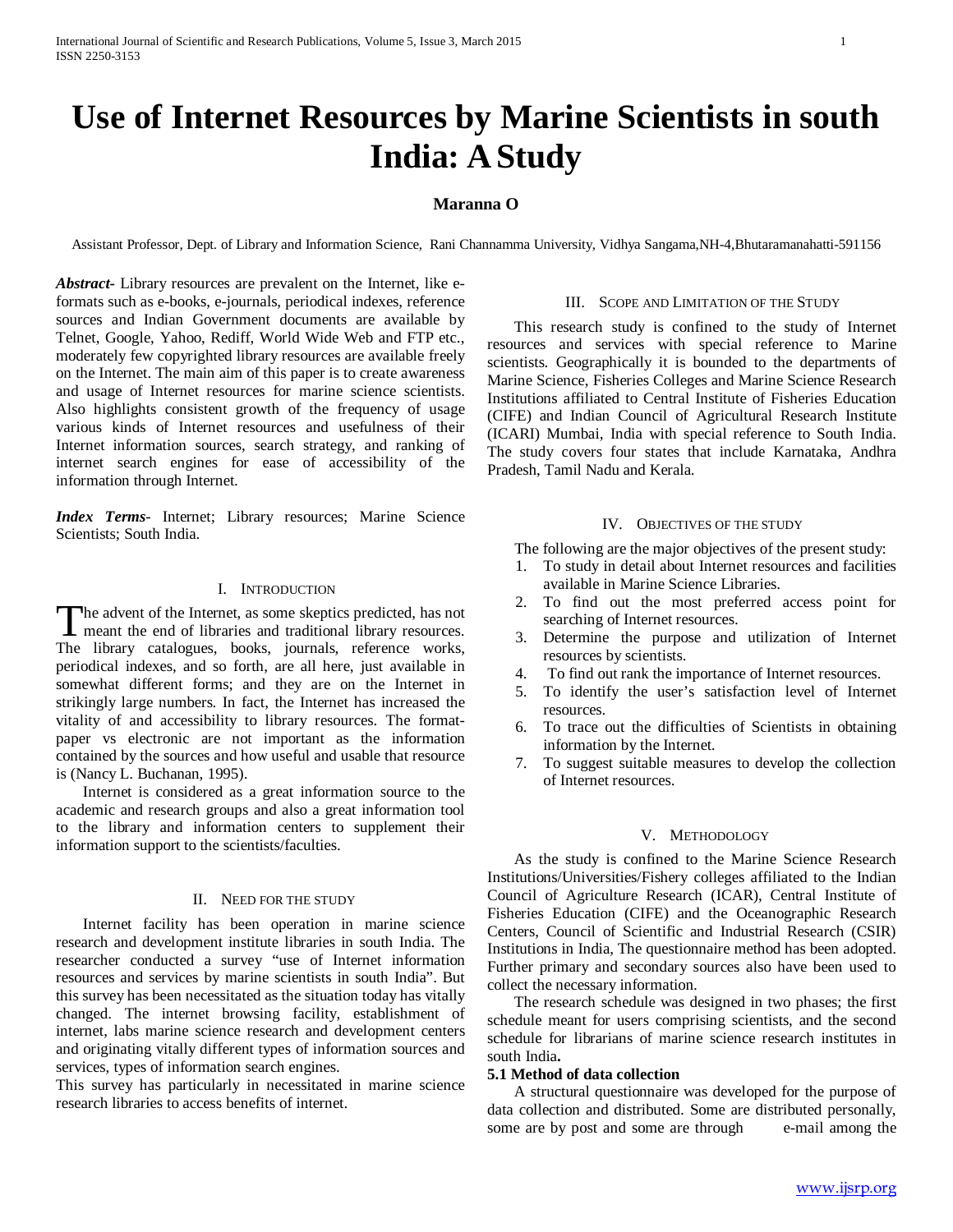marine scientists in the selected CSIR institutions. 373 questionnaires were distributed, out of which 239 questionnaires were received back with the response rate being 64%. The questionnaire covered five basic areas namely, users characteristics such as age, levels of education, field of specialization, institution affiliation and purpose of current research, strategies of seeking information, use of the libraries/information centers, and suggestions for the improvement of the existing information systems.

# **Table 6.1. Institution and Gender wise distribution of Respondents: Scientists**

**Table 6.2. Types of Information Sources Accessed on Internet: Scientists**

#### VI. RESULTS AND DISCUSSION

#### **6.1 Distribution of library users by Gender/Designation**

 To ascertain the use of e-resources by university faculties of marine sciences departments and marine science research institute scientists, fisheries sciences, data has been collected from different categories of scientists and faculties.

 Table 6.1, figure 6.1 clearly show the institution wise and gender wise distribution of scientists. The sample population used in the present study contains more number of male scientists (68.2%) than female scientists (31.8%).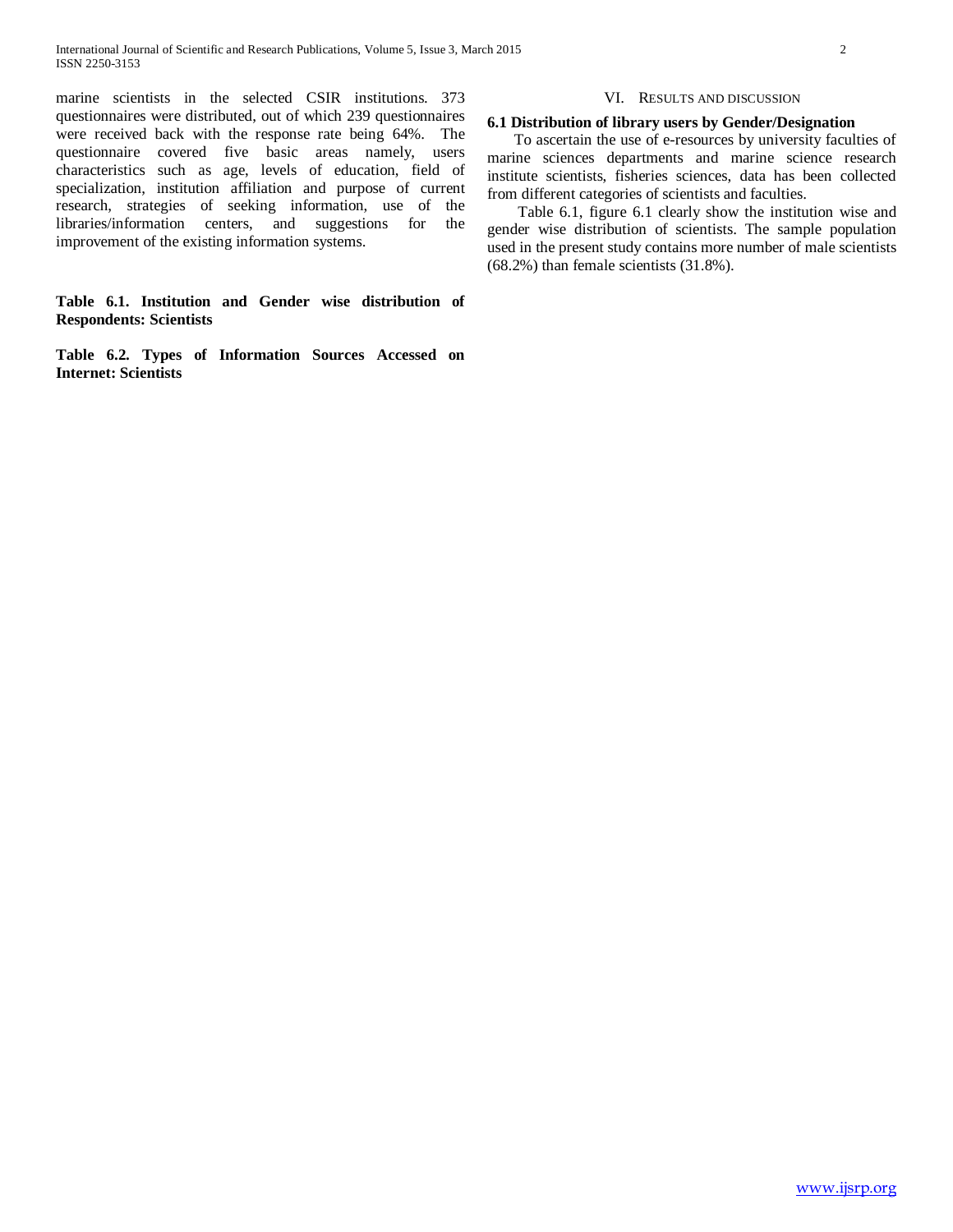Internet carries a vast array of information resources and services, most notably the interlinked hypertext documents of the www. It has become the best source of information as there is nothing on which you cannot find any information by browsing Internet, whether about science, technology, mathematics, history, sociology, medicine, sports, music, jobs etc. So Internet is not just a source of information, it is the best source of information for any field of study and research. Therefore respondents were asked to mention the extent of use of different Internet resources. The tabulated data is given in Table 6.2, and Figure 6.2. It is found from Table 6.2 that a huge number of scientists accessed research articles (96.7%) and research reports (94.6%) with WA 1.03 and 1.09 respectively. These sources are followed by research abstracts (77.8%) and information on training/conferences/seminars (45.2%).

 It may be summarized after looking at Table 6.2, that information sources on bibliographical information, career planning/ higher education, placement and job opportunities and software based information are less used information sources by scientists.



**Fig. 6.2. Types of Information Sources Accessed on Internet**

**Table 6.3. Frequency of Use of Various Internet Services: Scientists**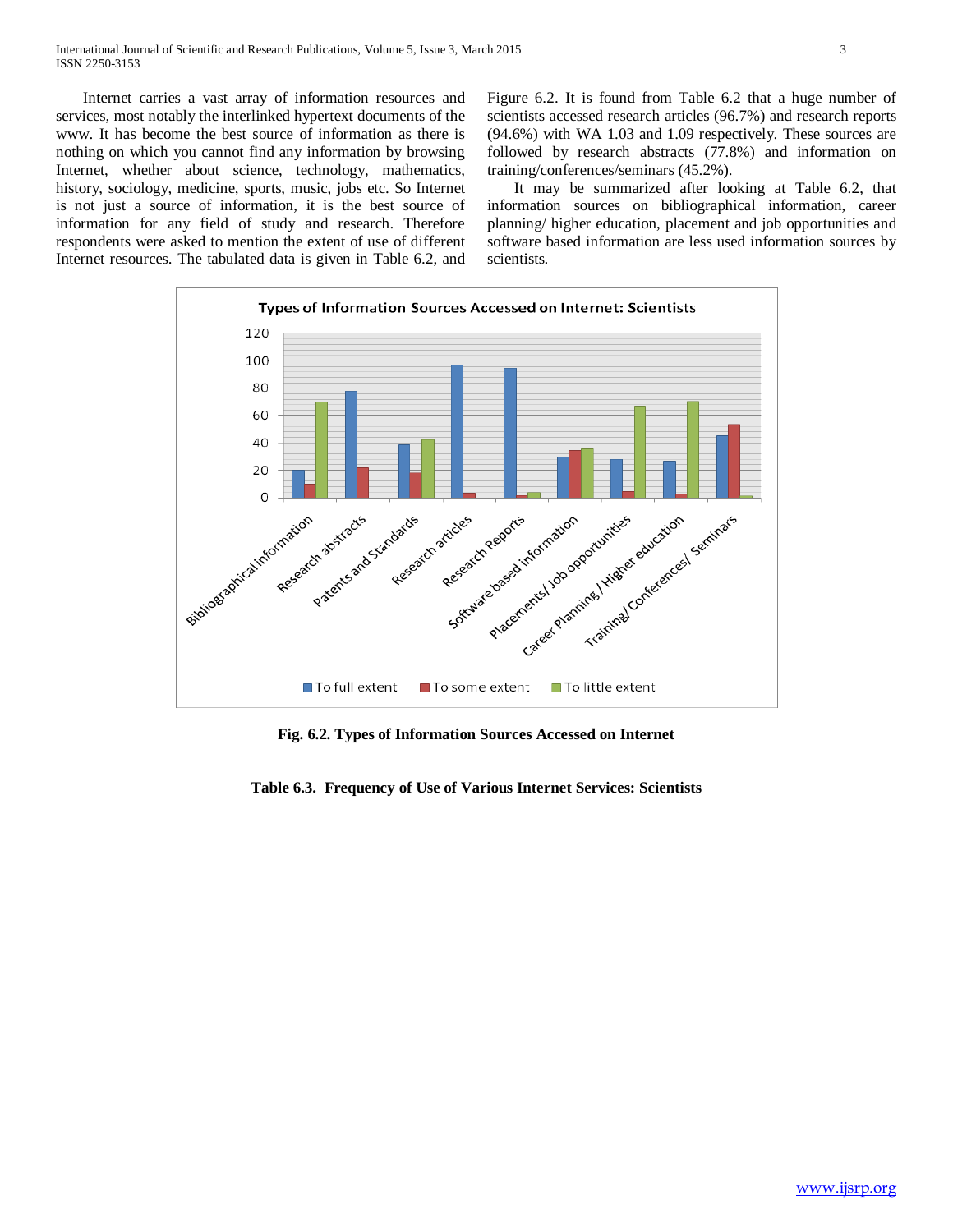Internet is a wonderful source of information and it offers a verity of services. To elicit information, the respondents were asked to mention the frequency of use of Internet sources and services. Table-6.3, and figure 6.3, Data reveals that a large number of scientists used www (95%) and e-mail (69.9%) most frequently. Quite a good number of scientists also used discussion forum (47.3%) frequently and occasionally news groups (41.8%).

 One can also observe from table-6.3 that a large number of respondents i.e. in the range of 60% to 90% never used freeware/shareware, Gopher, Telnet and FTP. The reasons for under utilization of these services would be either a need does not arise or lack of knowledge about these services. So the result of the study demands to bring awareness about these sources and services to exploit for their information need.



**Fig. 6.3. Frequency of Use of Various Internet Services**

Whereas Jagboro (2003), Ajuwon (2003), Honauer (2004) and Rajiv Kumar and Kaur. A's (2006) study reveals that e-mail is chosen as the most popular service and being used by nearly total population under study. Studies by Babu, Markwei, Ojedokun Owolabi, Mishra, Sathyanarayana (2001), Kaur (2002) and Biradar .B.S and Sampath Kumar (2005) confirm similar findings. Marginal difference could be found regarding the use of Internet by faculty members in comparison with the present study.**2-10**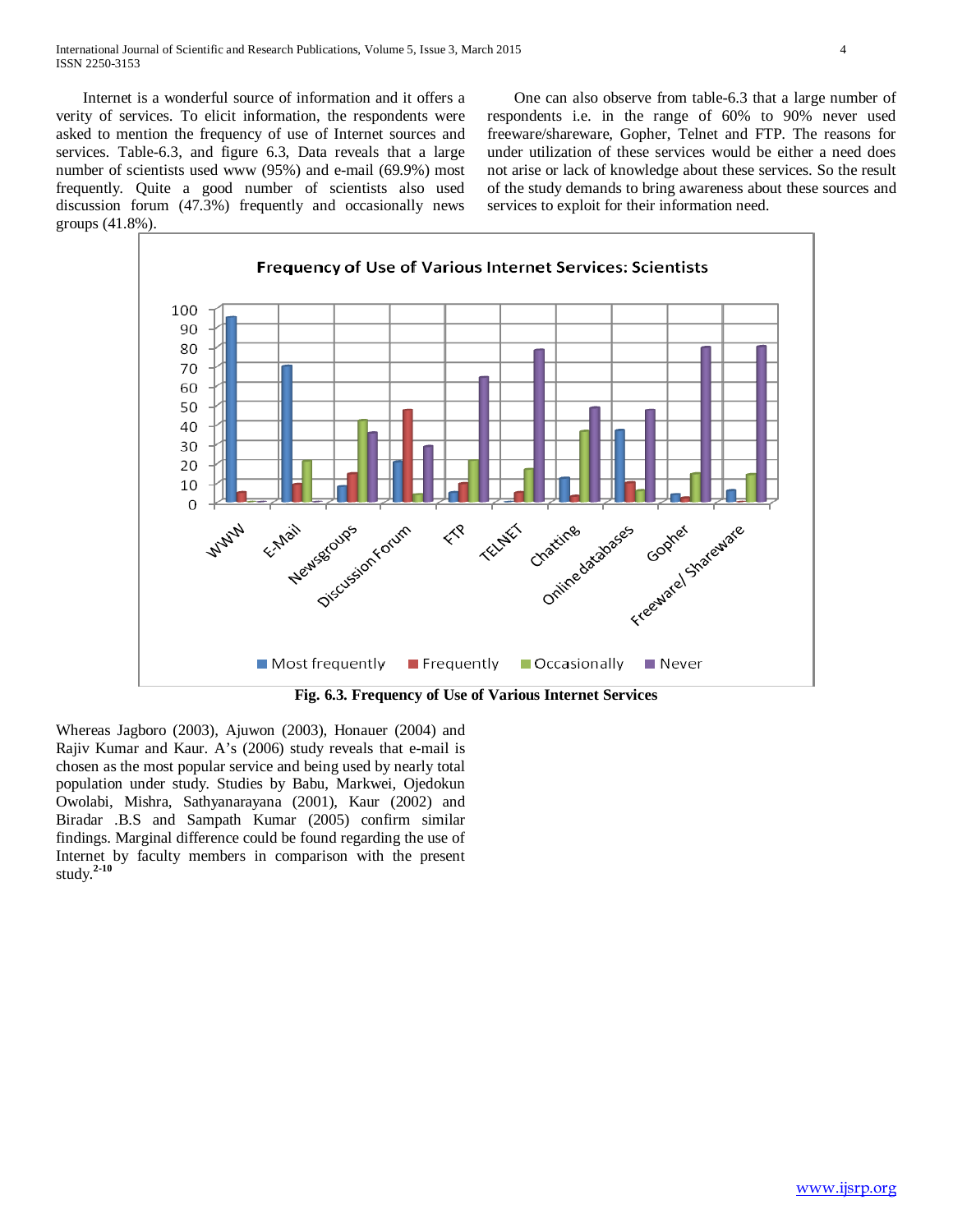### **Table 6.4. How would you Describe Internet: Scientists**

 The perception of Internet technology by the scientists is shown in Table 6.4, and Figure 6.4. For each particulars four point scale is used indicating one as strongly agree, two-agree, three-partially agree and four-never. The strong perception is that Internet is a wealth of huge useful current information. The majority (73 .2%) of respondents used Internet and ranked first, followed by the effective communication tool (64.4%). as described by the users. Further a large number of scientists (61.2%) also described Internet as a source for huge information but difficult to obtain, 55.2% of respondents agreed as it enhances the knowledge, 53% opined that it will be a supplement to library as online library and 52.3% said that it has a great reference value and a mechanism to save time.



**Fig. 6.4. How would you describe Internet**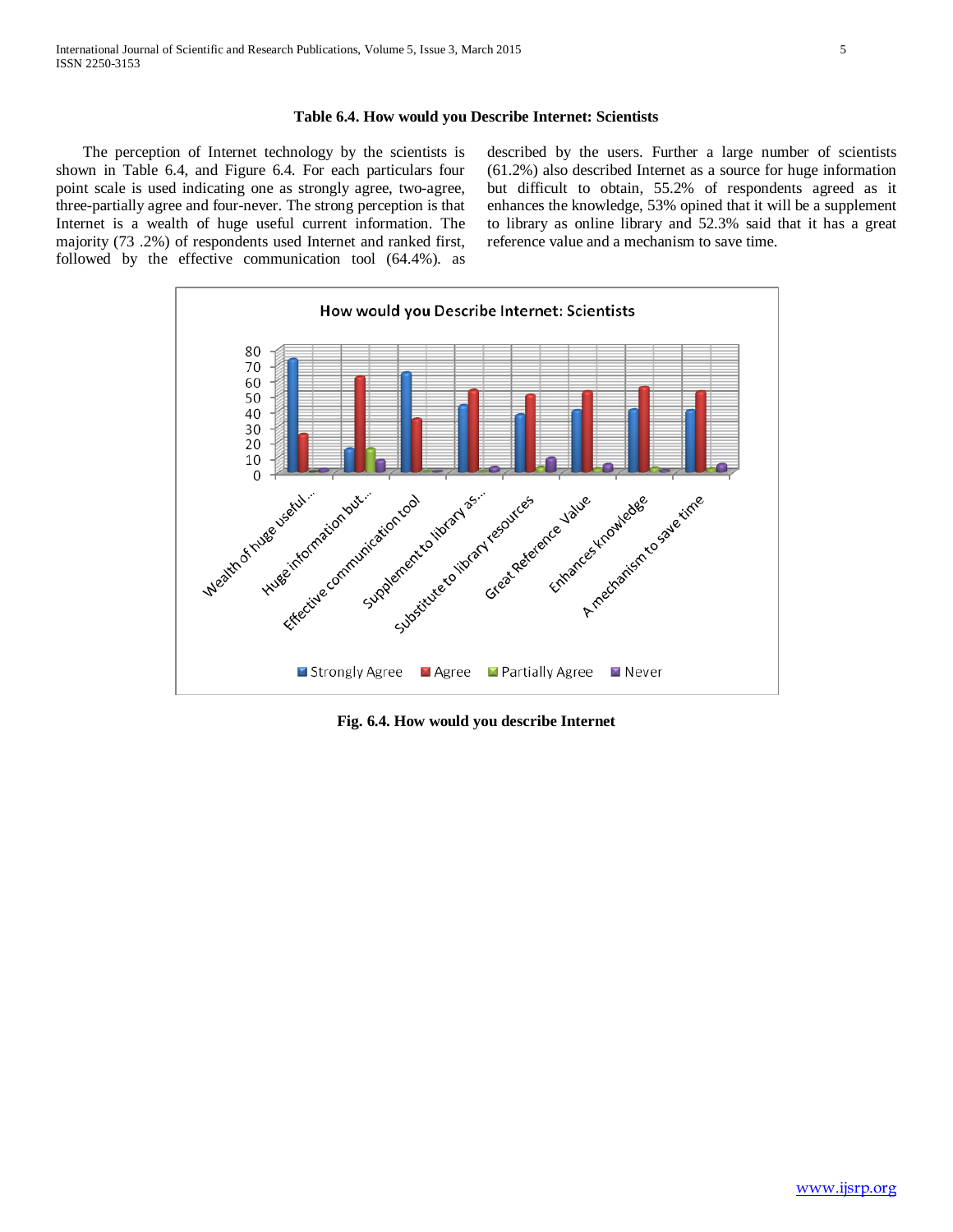## **Table 6.5. Sources used for Searching Information on Internet: Scientists**

 Table 6.5 shows the search strategy adopted by scientists pursuing an activity on a large scale for searching information on the net. The different modes of searching information were also followed by the respondents which indicate browsing websites (58.6%) most often and it is ranked first. A large number of scientists often used interaction with colleagues (77%), follow up references (67.8%) and publications/magazines (63.6%) as a source for searching information on Internet.

 The sources used for searching information on Internet by scientists may also be seen in the form of graph (Figure 6.5).



**Fig. 6.5. Sources used for Searching information on Internet**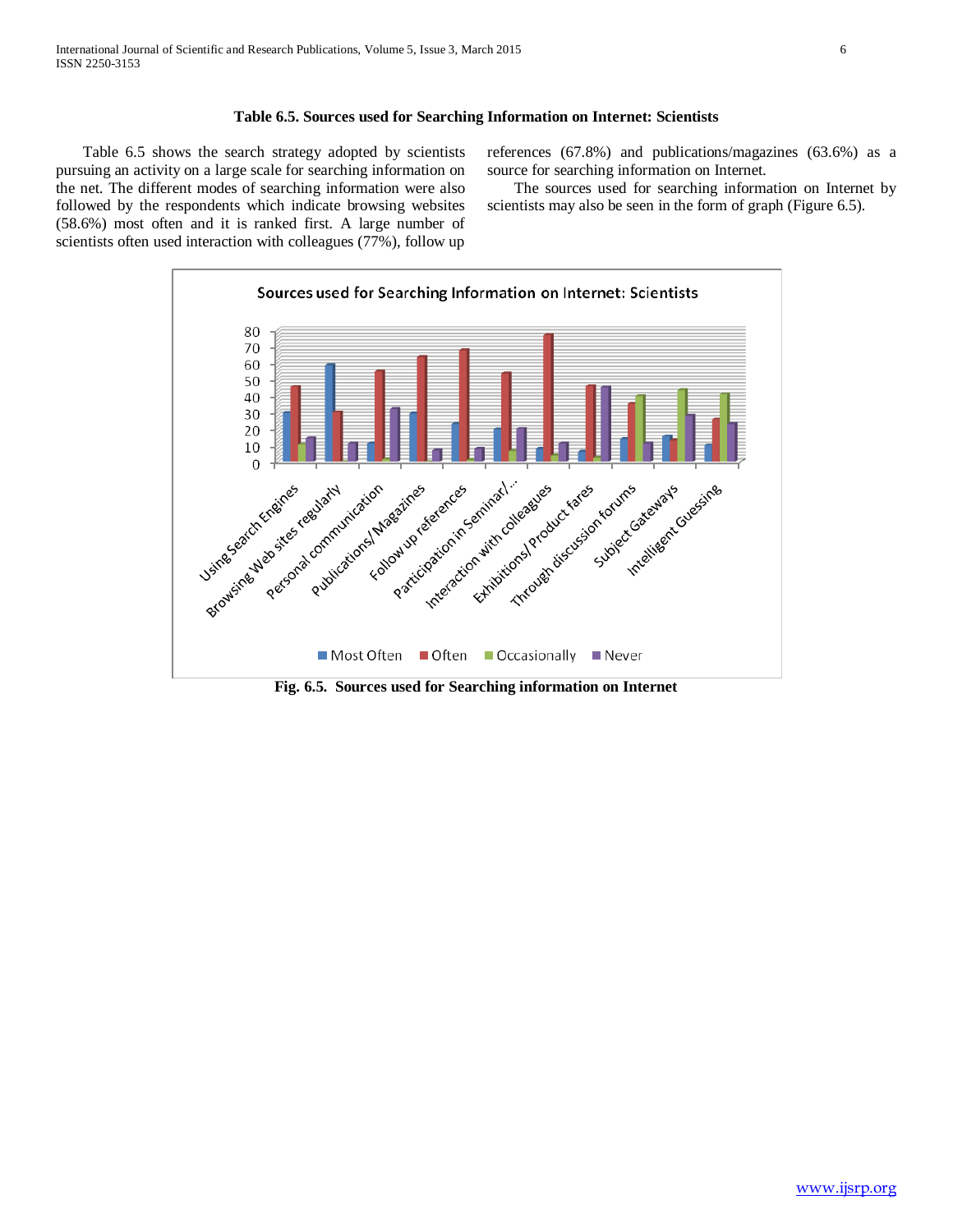| SI.            | <b>Ranking</b>         | <b>Scientists</b> |                |              |                |
|----------------|------------------------|-------------------|----------------|--------------|----------------|
| N <sub>0</sub> |                        | Yes               | No.            | <b>Total</b> | Rank           |
| 1              | Yahoo                  | 218               | 21             | 239          | $\overline{2}$ |
|                |                        | (91.2)            | (8.8)          | (100.0)      |                |
| $\mathfrak{2}$ | AltaVista              | 197               | 4              | 239          | 6              |
|                |                        | (82.4)            | (17.6)         | (100.0)      |                |
| 3              | Google                 | 236               | 03             | 239          | $\mathbf{1}$   |
|                |                        | (98.7)            | (1.3)          | (100.0)      |                |
| 4              | <b>MSN</b>             | 188               | 5              | 239          | 8              |
|                |                        | (78.7)            | (21.3)         | (100.0)      |                |
| 5              | Rediff                 | 212               | $\mathfrak{D}$ | 239          | 3              |
|                |                        | (88.7)            | (11.3)         | (100.0)      |                |
| 6              | Khoj                   | 168               | 71             | 239          | 11             |
|                |                        | (28.5)            | (29.7)         | (100.0)      |                |
| 7              | 123 India              | 177               | 62             | 239          | 10             |
|                |                        | (74.1)            | (25.9)         | (100.0)      |                |
| 8              | Lycos                  | 183               | 56             | 239          | 9              |
|                |                        | (76.6)            | (23.4)         | (100.0)      |                |
| 9              | WebCrawler             | 206               | 33             | 239          | $\overline{4}$ |
|                |                        | (86.2)            | (13.8)         | (100.0)      |                |
| 10             | Hotbot                 | 193               | 46             | 239          | 7              |
|                |                        | (80.8)            | (19.2)         | (100.0)      |                |
| 11             | <b>NLSEARCH</b>        | 152               | 87             | 239          | 12             |
|                |                        | (63.6)            | (36.4)         | (100.0)      |                |
| 12             | <b>Subject Portals</b> | 205               | 34             | 239          | 5              |
|                |                        | (85.8)            | (14.2)         | (100.0)      |                |

**Table-6.6. Ranking of Search Engines in the Order of Preference**

 As expected by the researcher, scientists and faculty members used popular search engines, more regularly.

 Table 6.6 shows that perhaps not unexpectedly a large number of faculty members (100%) and scientists (98.7%) used Google and ranked it as first. Yahoo is the second highly preferred search engine by faculty members (95.2%) and scientists (91.2%) and it is placed at second rank. This is followed by rediff (90.4%) and WebCrawler (86.6%).

 This result is substantiated by the study conducted by Biradar B.S and others (2008) at Kuvempu University, which reveals that only Google and Yahoo are the most popular and widely used search engines. To full extent faculties (80.85%) and students used Google while 57.89% of students and 40.42% of faculty used Yahoo. Besides, it is also supported by another study conducted by Biradar B.S and Sampath Kumar B.T (2008). Whereas the study of Amritpal (2002) conducted at Guru Nanak Dev University, Amritsar, reveals that 72.50% of scientists used Yahoo search engines followed by Rediff  $(35\%)$ .<sup>11-13</sup>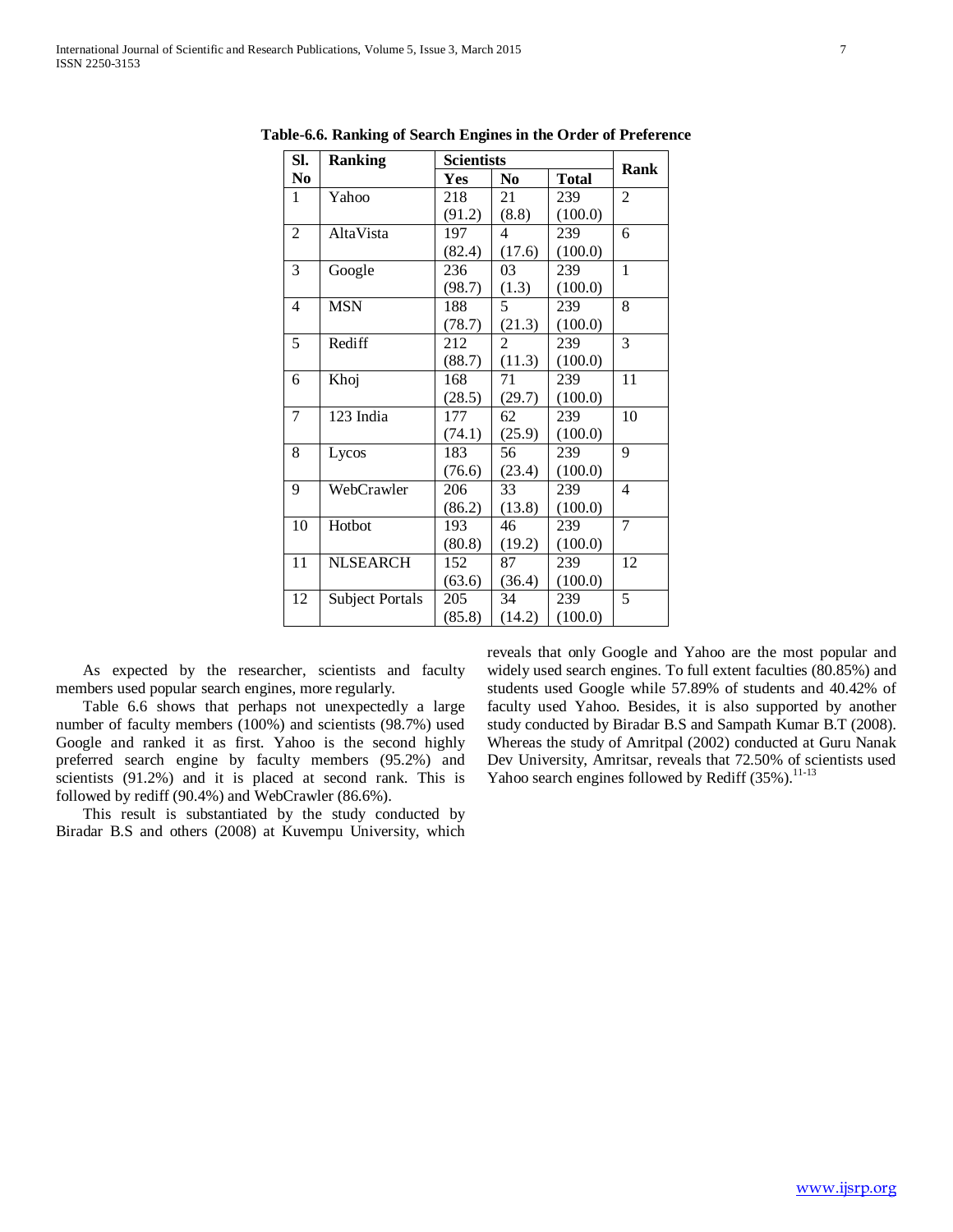

**Fig. 6.6. Ranking of Search Engines in the Order of Preference**

#### VII. FINDINGS

 1. It is found from table 6.2 that a huge number of scientists accessed research articles (96.7%), and research reports (94.6%) with WA 1.03 and 1.09 respectively. These sources are followed by research abstracts (77.8%) and information on training/conferences/seminars (45.2%).

 2. The data reveals that large number of scientists used www (95%) and e-mail (69.9%) most frequently. Quite a good number of scientists used discussion forum (47.3%) frequently and occasionally news groups (41.8%) (Table 6.3).

 3. The majority (73.2%) of respondents used Internet, described it as wealth of useful current information and ranked it first, followed by effective communication tool (64.4%) as described by users. Further a large number of scientists (61.2%) described Internet as a source for huge information but difficult to obtain, 55.2% of respondents are agreed as it enhance the knowledge. 53% opined that it will be a supplement to library as online library and 52.3% said that it has a great reference value and a mechanism to save time (Table 6.4).

 4. The different modes of searching information were also followed by the respondents which indicate browsing websites (58.6%) most oftenly and is ranked first. A large number of scientists used interaction with colleagues (77%), follow up references (67.8%) and publications/magazines (63.6%) as a source for searching information on Internet. (Tables 6.5).

 5. The majority (98.7%) of scientists used Google and ranked it first. Yahoo is the second highly preferred search engine by scientists (91.2%) and it is placed at second rank. This

is followed by rediff (90.4%) and WebCrawler (86.6%) (Table 6.6).

#### VIII. SUGGESTIONS

- 1. The timings of the Internet services should be increase if possible services should be round the clock.
- 2. The service should be free to the scientists only, this services extend research scholars, and students in marine science research libraries
- 3. More terminals should be Installed for Internet use
- 4. More efficient and qualified staff should be appointed. They should be present in Internet lab
- 5. There should be separate network i.e WI-FI campus net in the campus, with twenty four hours browsing facility.
- 6. the problem of bend width, slow connectivity should be overcome
- 7. Sites providing only entertainment should be locked. So that research scholars should not unnecessary sit on computers.

### IX. CONCLUSION

 In the present study, the results of this exploratory study show that the Internet information sources and services used in marine science research and development institute scientists is related to some more common needs and that some information resources and communication needs are development on proper access to internet facilities. The results also suggest that some protected masers have to be taken to increase internet use. Since the internet is one of the most important information resources of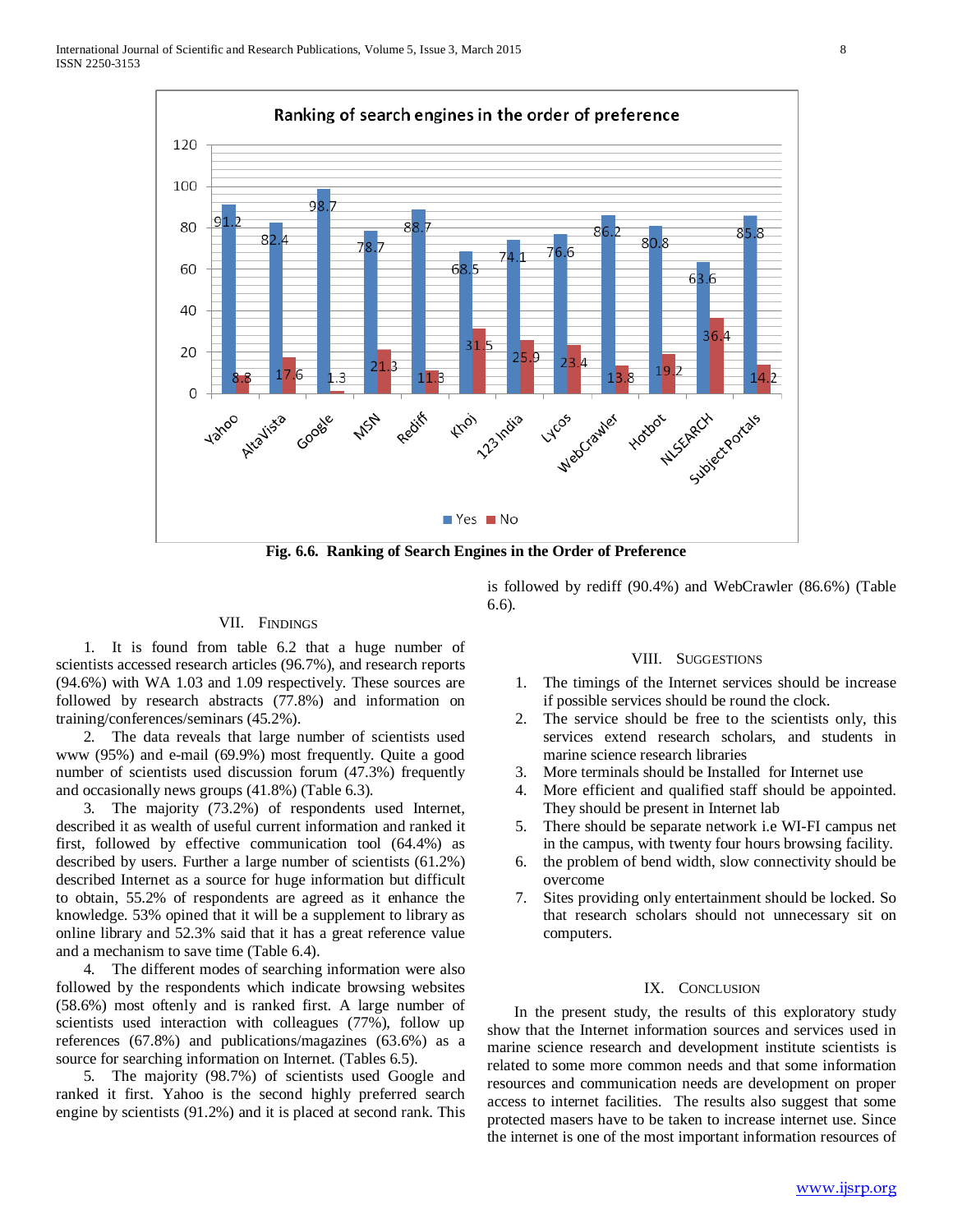marine science research activities, and marine science scientists requirements and effective usage of internet can create mechanisms that enable the sharing of traditional and local knowledge.

#### **REFERENCES**

- [1] Nancy L. Buchanan,(1995). Library Resources on the Internet. Computers & Geosciences, Vol.21, No.6, 791-798.
- [2] Jagboro, K. O (2003). A Study of Internet usage in Nigerian Universities: A case study of Obafemi Awolowo University, Ile-Ife, Nigeria. First orgissues/issues 82/2006, Monday, 8, 2. Retrieved June 19, 2006 from http:// First Monday. jogboro/index.html.
- [3] Ajuwon, Grace Ada (2003). Computer and Internet use by first year clinical and nursing students in a Nigerian teaching hospital. BMC Medical Informatics and Decision making, 3(10). Retrieved, June 21, 2006. From http://www.biomedical, com/1472-6947/19.
- [4] Rajiv, Kumar and Kaur, A (2006). Internet use by teachers and students in Engineering College of Punjab, Haryana and Himachal Pradesh in India; An analysis. Electronic Journal of Academic and Special Librarianship, 7 (1), 6.
- [5] Badu, Edwin Ellis and Markwei, Evelyn D (2005). Reading outside the library: how the Internet has affected reading in China. Information Development, 20 (3), 260-68.
- [6] Ojedokum, A. A and Owolaibi, E. O (2003). Internet use for the Teaching and Research in Botswana. African Journal of Library Archives and Information Science, 13 (1), 43-53.
- [7] Mishra, J and Sathyanarayana, N. R (2001). Use of Internet in a University Library: A case study. ILA Bulletin, 37 (4), 132-134.
- Kaur, A (2002). Use of Internet by Scientists in Guru Nanak Dev University: A Survey. Paper presented at the XX IASLIC Conference, Calcutta.
- [9] Biradar, B. S and Sampath Kumar, B. T (2005). Use of Internet by Physicists in Universities of Karnataka State. ILA Bulletin, 41 (4), 25-40.
- [10] Biradar, B. S (2008). Use of Search Engines for Retrieval of Scholarly Information: A Case Study. IASLIC Bulletin, 53 (4), 215-222.
- [11] Biradar, B. S and Sampath Kumar, B. T (2008). Use of Search Engines by Research scholars and Faculty members of physics departments in the universities of Karnataka State. Annals of Library and Information Studies, 53, 62-68.
- [12] Mishra (2005). Internet utilization pattern of undergraduate students. University News, 43 (13), 8-12.
- [13] Kaur, Amritpal (2002). Use of Internet by Scientists in Guru Nanak Dev University: A Survey. Paper presented at the XX IASLIC Conference, Calcutta.
- [14] Mishra (2005). Internet utilization pattern of undergraduate students. University News, 43 (13), 8-12.
- [15] Walke, Rajpal (December 13-16 2007). Use of Electronic Resources by NPL (India) Researchers: A Survey. Paper presented at the 53rd All India Library Conference, New Delhi.

#### AUTHORS

**First Author** – Maranna O, Assistant Professor, Dept. of Library and Information Science, Rani Channamma University, Vidhya Sangama,NH-4,Bhutaramanahatti-591156. Email: omaranna@gmail.com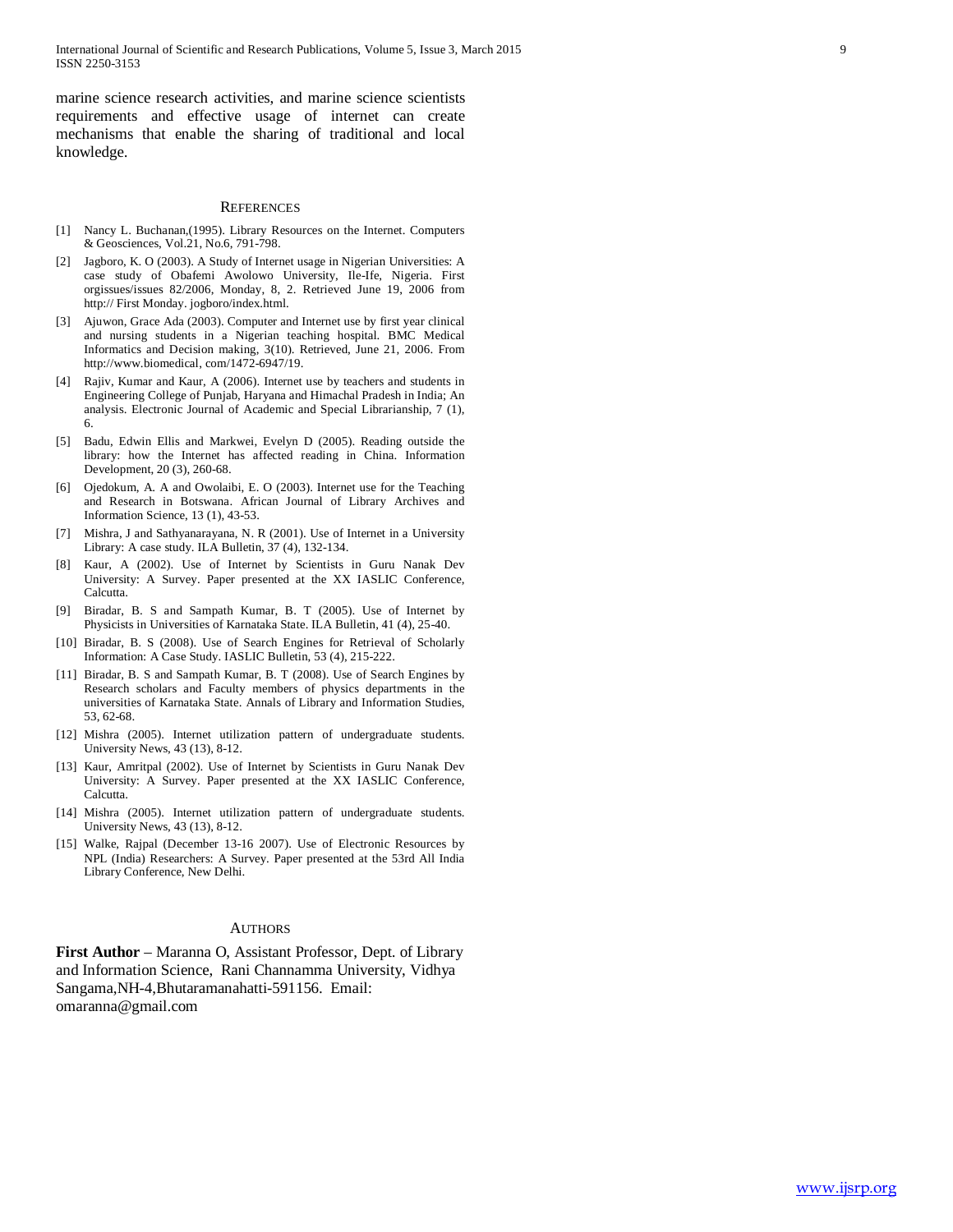| Sl No          | <b>Institutions</b>                                                                     |                | Scientist/<br>Scientist B $=62$ |                |        | Sr. Scientist/<br>Scientist $(C.D) = 94$ |                                                                                                                                                                                                                                    |                | Scientist-E/<br>Scientist $(E1, E2) = 18$ |                |        | Pri. Scientist/<br>Scientist $F = 65$ |                | $All = 239$ |                  |                |  |
|----------------|-----------------------------------------------------------------------------------------|----------------|---------------------------------|----------------|--------|------------------------------------------|------------------------------------------------------------------------------------------------------------------------------------------------------------------------------------------------------------------------------------|----------------|-------------------------------------------|----------------|--------|---------------------------------------|----------------|-------------|------------------|----------------|--|
|                |                                                                                         | M              | F                               | T              | M      | F                                        | T                                                                                                                                                                                                                                  | M              | F                                         | T              | M      | $\mathbf{F}$                          | T              | M           | $\mathbf F$      | $\mathbf T$    |  |
|                | CESS, Trivandrum                                                                        | 0 <sup>0</sup> | 0 <sup>0</sup>                  | 0 <sup>0</sup> | 01     | 01                                       | 02                                                                                                                                                                                                                                 | 10             | 0 <sup>0</sup>                            | 10             | 04     | 01                                    | 05             | 15          | 02               | 17             |  |
|                |                                                                                         | (0.0)          | (0.0)                           | (0.0)          | (1.1)  | (1.1)                                    | (2.1)                                                                                                                                                                                                                              | (55.6)         | (0.0)                                     | (55.6)         | (6.2)  | (1.5)                                 | (7.7)          | (6.3)       | (0.8)            | (7.1)          |  |
| $\overline{2}$ | CIBA, Chennai                                                                           | 02             | 01                              | 03             | 13     | 10                                       | 23                                                                                                                                                                                                                                 | 00             | 0 <sup>0</sup>                            | 0 <sup>0</sup> | 07     | 03                                    | 10             | 22          | 14               | 36             |  |
|                |                                                                                         | (3.2)          | (1.6)                           | (4.8)          | (13.8) | (10.6)                                   | (24.5)                                                                                                                                                                                                                             | (0.0)          | (0.0)                                     | (0.0)          | (10.8) | (4.6)                                 | (15.4)         | (9.2)       | (5.9)            | (15.1)         |  |
| 3              | CIFT, Cochin                                                                            | 0 <sub>5</sub> | 0 <sup>0</sup>                  | 05             | 03     | 0 <sub>3</sub>                           | 06                                                                                                                                                                                                                                 | 0 <sup>0</sup> | 0 <sup>0</sup>                            | 0 <sup>0</sup> | 09     | 0 <sub>5</sub>                        | 14             | 17          | 08               | 25             |  |
|                |                                                                                         | (8.1)          | (0.0)                           | (8.1)          | (3.2)  | (3.2)                                    | (6.4)                                                                                                                                                                                                                              | (0.0)          | (0.0)                                     | (0.0)          | (13.8) | (7.7)                                 | (21.5)         | (7.1)       | (3.3)            | (10.5)         |  |
| $\overline{4}$ | CMFRI, Cochin                                                                           | 02             | 02                              | 04             | 19     | 27                                       | 46                                                                                                                                                                                                                                 | $00\,$         | 0 <sup>0</sup>                            | $00\,$         | 03     | 02                                    | 05             | 24          | 31               | 55             |  |
|                |                                                                                         | (3.2)          | (3.2)                           | (6.5)          | (20.2) | (28.7)                                   | (48.9)                                                                                                                                                                                                                             | (0.0)          | (0.0)                                     | (0.0)          | (4.6)  | (3.1)                                 | (7.7)          | (10.0)      | (13.0)           | (23.0)         |  |
| 5              | INCOIS, Hyderabad                                                                       | 13             | 04                              | 17             | 05     | 01                                       | 06                                                                                                                                                                                                                                 | $00\,$         | 0 <sup>0</sup>                            | 0 <sup>0</sup> | $00\,$ | 0 <sup>0</sup>                        | 0 <sup>0</sup> | 18          | 05               | 23             |  |
|                |                                                                                         | (21.0)         | (6.5)                           | (27.4)         | (5.3)  | (1.1)                                    | (6.4)                                                                                                                                                                                                                              | (0.0)          | (0.0)                                     | (0.0)          | (0.0)  | (0.0)                                 | (0.0)          | (7.5)       | (2.1)            | (9.6)          |  |
| 6              | NIO, (Reg off), Cochin                                                                  | 01             | 0 <sup>0</sup>                  | 01             | 01     | 0 <sup>0</sup>                           | 01                                                                                                                                                                                                                                 | 03             | 0 <sup>0</sup>                            | 0 <sub>3</sub> | 10     | 06                                    | 16             | 15          | 06               | 21             |  |
|                |                                                                                         | (1.6)          | (0.0)                           | (1.6)          | (1.1)  | (0.0)                                    | (1.1)                                                                                                                                                                                                                              | (16.7)         | (0.0)                                     | (16.7)         | (15.4) | (9.2)                                 | (24.6)         | (6.3)       | (2.5)            | (8.8)          |  |
| $\tau$         | NIOT, Chennai                                                                           | 27             | 0 <sub>5</sub>                  | 32             | 07     | 0 <sub>3</sub>                           | 10                                                                                                                                                                                                                                 | 0 <sub>5</sub> | 0 <sup>0</sup>                            | 0.5            | 13     | 02                                    | 15             | 52          | 10               | 62             |  |
|                |                                                                                         | (43.5)         | (8.1)                           | (51.6)         | (7.4)  | (3.2)                                    | (10.6)                                                                                                                                                                                                                             | (27.8)         | (0.0)                                     | (27.8)         | (20.0) | (3.1)                                 | (23.1)         | (21.8)      | (4.2)            | (25.9)         |  |
|                | Total                                                                                   | 50             | 12                              | 62             | 49     | 45                                       | 94                                                                                                                                                                                                                                 | 18             | 0 <sup>0</sup>                            | 18             | 46     | 19                                    | 65             | 163         | 76               | 239            |  |
|                | $\mathbf{M}$ and $\mathbf{M}$ and $\mathbf{M}$ and $\mathbf{M}$<br>$\alpha$ and $\beta$ | (80.6)         | (19.4)                          | (100.0)        | (52.1) | (47.9)                                   | (100.0)<br>$\mathcal{L} \times \mathbf{D}$ a scale $\mathcal{L} \times \mathbf{C}$ and $\mathcal{L} \times \mathbf{D}$ and $\mathcal{L} \times \mathbf{C}$ and $\mathcal{L} \times \mathbf{D}$ and $\mathcal{L} \times \mathbf{D}$ | (100.0)        | (0.0)                                     | (100.0)        | (70.8) | (29.2)                                | (100.0)        | (68.2)      | (31.8)<br>$\sim$ | (100.0)<br>na. |  |

**Table 6.1. Institution and Gender wise distribution of Respondents: Scientists**

Note 1: 1 - S-Scientist 2 - SB-Scientist-B, 3 - SC-Scientist-C, 4 - SD-Scientist-D, 5 - SE-Scientist-E, 6 - SE1-Scientist-E1, 7 - SE2-Scientist-E2, 8 - PS-Principal Scientist, 9 - SF-Scientist-F.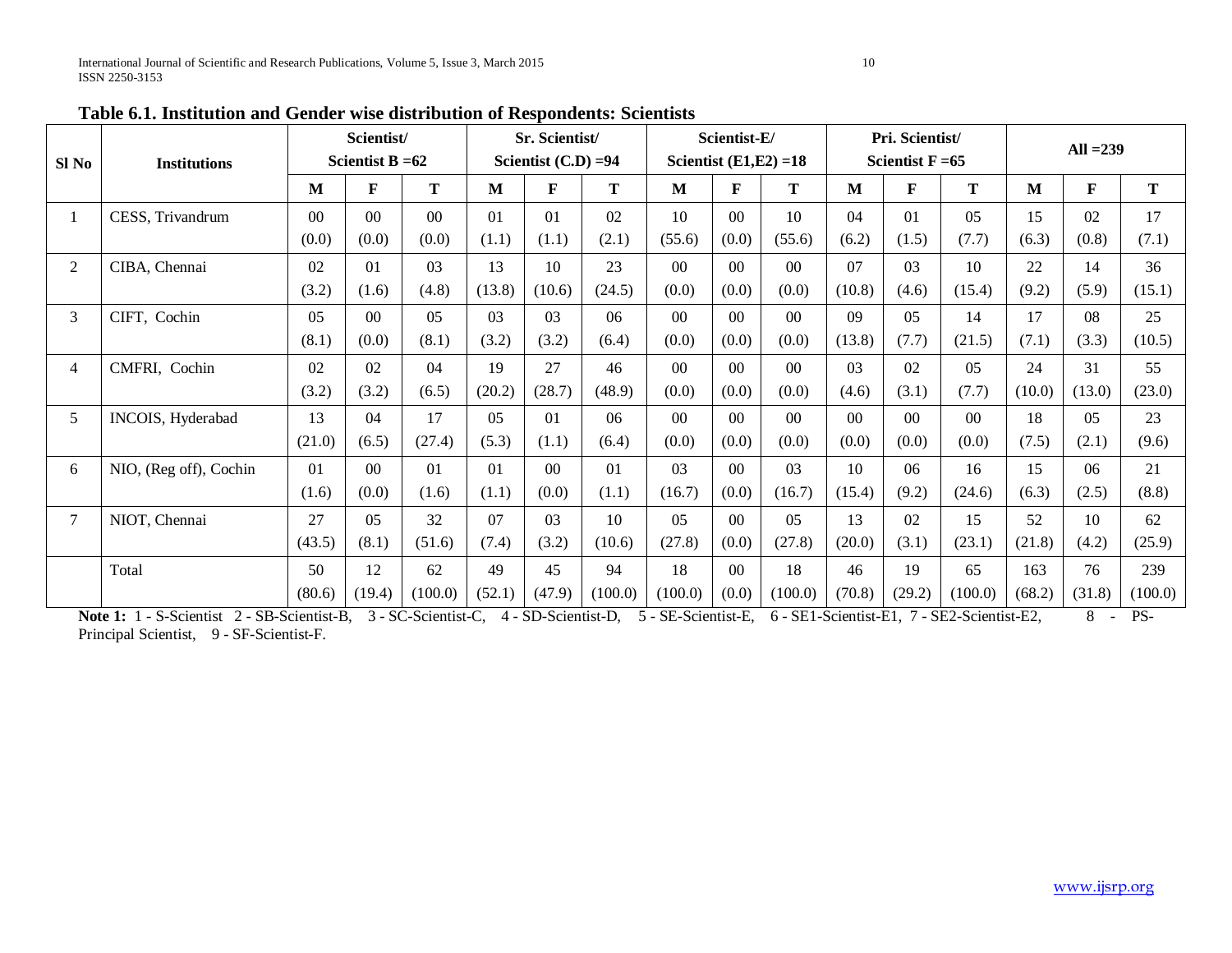| <b>Sl</b><br>$\mathbf{N}\mathbf{0}$ | <b>Sources</b><br>accessed on                   |              | <b>Scientist/Scientist</b><br>$B=62$ |                         |              | <b>Sr.Scientist/Scientist</b><br>$(C.D)=94$ |                         |                          | <b>Scientist-E</b><br>$(E1,E2)=18$ |                          |              | Prin.Scientist/<br><b>Scientist F=65</b> |                         |               | Total=239     |                         | W.A  | Std.<br>Dev | <b>F</b> Test     | Rank                     |
|-------------------------------------|-------------------------------------------------|--------------|--------------------------------------|-------------------------|--------------|---------------------------------------------|-------------------------|--------------------------|------------------------------------|--------------------------|--------------|------------------------------------------|-------------------------|---------------|---------------|-------------------------|------|-------------|-------------------|--------------------------|
|                                     | <b>Internet</b>                                 | 1            | $\overline{2}$                       | 3                       | 1            | $\overline{2}$                              | 3                       | $\mathbf{1}$             | $\mathbf{2}$                       | 3                        | 1            | $\mathbf{2}$                             | 3                       | 1             | $\mathbf{2}$  | 3                       |      |             |                   |                          |
|                                     | Bibliographical<br>information                  | 15<br>(24.2) | 12<br>(19.4)                         | 35<br>(56.5)            | 15<br>(16.0) | 07<br>(7.4)                                 | 72<br>(76.6)            | 05<br>(27.8)             | 04<br>(22.2)                       | 09<br>(50.0)             | 13<br>(20.0) | 01<br>(1.5)                              | 51<br>(78.5)            | 48<br>(20.1)  | 24<br>(10.0)  | 167<br>(69.9)           | 2.49 | 0.81        |                   | $\mathbf Q$              |
| 2                                   | Research<br>abstracts                           | 48<br>(77.4) | 14<br>(22.6)                         | 0 <sup>0</sup><br>(0.0) | 70<br>(74.5) | 24<br>(25.5)                                | 0 <sup>0</sup><br>(0.0) | 16<br>(88.9)             | 02<br>(11.1)                       | 00 <sup>1</sup><br>(0.0) | 52<br>(80.0) | 13<br>(20.0)                             | 0 <sup>0</sup><br>(0.0) | 186<br>(77.8) | 53<br>(22.2)  | 0 <sup>0</sup><br>(0.0) | 1.22 | 0.42        |                   | 3                        |
| 3                                   | Patents and<br><b>Standards</b>                 | 30<br>(48.4) | 17<br>(27.4)                         | 15<br>(24.2)            | 36<br>(38.3) | 11<br>(11.7)                                | 47<br>(50.0)            | 05<br>(27.8)             | 09<br>(50.0)                       | 04<br>(22.2)             | 23<br>(35.4) | 07<br>(10.8)                             | 35<br>(53.8)            | 93<br>(38.9)  | 44<br>(18.4)  | 102<br>(42.7)           | 2.04 | 0.90        |                   | $\overline{5}$           |
| 4                                   | Research articles                               | 59<br>(95.2) | 0 <sub>3</sub><br>(4.8)              | $00\,$<br>(0.0)         | 92<br>(97.9) | 02<br>(2.1)                                 | 0 <sup>0</sup><br>(0.0) | 16<br>(88.9)             | 02<br>(11.1)                       | 0 <sup>0</sup><br>(0.0)  | 64<br>(98.5) | 01<br>(1.5)                              | 0 <sup>0</sup><br>(0.0) | 231<br>(96.7) | 08<br>(3.3)   | $00\,$<br>(0.0)         | 1.03 | 0.18        | Significant       |                          |
| 5                                   | Research<br>Reports                             | 57<br>(91.9) | 0 <sub>3</sub><br>(4.8)              | 02<br>(3.2)             | 89<br>(94.7) | 01<br>(1.1)                                 | 04<br>(4.3)             | 16<br>(88.9)             | 0 <sub>0</sub><br>(0.0)            | 02<br>(11.1)             | 64<br>(98.5) | 0 <sup>0</sup><br>(0.0)                  | 01<br>(1.5)             | 226<br>(94.6) | 04<br>(1.7)   | 09<br>(3.8)             | 1.09 | 0.39        | at 1%<br>203.220  | $\overline{2}$           |
| 6                                   | Software based<br>information                   | 14<br>(22.6) | 23<br>(37.1)                         | 25<br>(40.3)            | 30<br>(31.9) | 30<br>(31.9)                                | 34<br>(36.2)            | 0 <sub>5</sub><br>(27.8) | 0.5<br>(27.8)                      | 08<br>(44.4)             | 22<br>(33.8) | 24<br>(36.9)                             | 19<br>(29.2)            | 71<br>(29.7)  | 82<br>(34.3)  | 86<br>(36.0)            | 2.06 | 0.81        | probability level | 6                        |
| $\overline{7}$                      | Placements/Job<br>opportunities                 | 12<br>(19.4) | 07<br>(11.3)                         | 43<br>(69.4)            | 29<br>(30.9) | 0 <sup>3</sup><br>(3.2)                     | 62<br>(66.0)            | 05<br>(27.8)             | 13<br>(72.2)                       | 0 <sup>0</sup><br>(0.0)  | 21<br>(32.3) | 02<br>(3.1)                              | 42<br>(64.6)            | 67<br>(28.0)  | 12<br>(5.0)   | 160<br>(66.9)           | 2.39 | 0.89        |                   | 7                        |
| 8                                   | <b>Career Planning</b><br>/ Higher<br>education | 13<br>(21.0) | 02<br>(3.2)                          | 47<br>(75.8)            | 28<br>(29.8) | 02<br>(2.1)                                 | 64<br>(68.1)            | 03<br>(16.7)             | 02<br>(11.1)                       | 13<br>(72.2)             | 20<br>(30.8) | 01<br>(1.5)                              | 44<br>(67.7)            | 64<br>(26.8)  | 07<br>(2.9)   | 168<br>(70.3)           | 2.44 | 0.89        |                   | 8                        |
| 9                                   | Training/<br>Conferences/<br>Seminars           | 25<br>(40.3) | 36<br>(58.1)                         | 01<br>(1.6)             | 42<br>(44.7) | 51<br>(54.3)                                | $\Omega$<br>(1.1)       | 11<br>(61.1)             | 07<br>(38.9)                       | 0 <sup>0</sup><br>(0.0)  | 30<br>(46.2) | 34<br>(52.3)                             | 01<br>(1.5)             | 108<br>(45.2) | 128<br>(53.6) | 0 <sub>3</sub><br>(1.3) | 1.56 | 0.52        |                   | $\overline{\mathcal{A}}$ |

**Table 6.2. Types of Information Sources Accessed on Internet: Scientists**

**Note:** 1. To full extent, 2. To some extent, 3. To little extent

F-Value 203.220 Significant at 1% probability level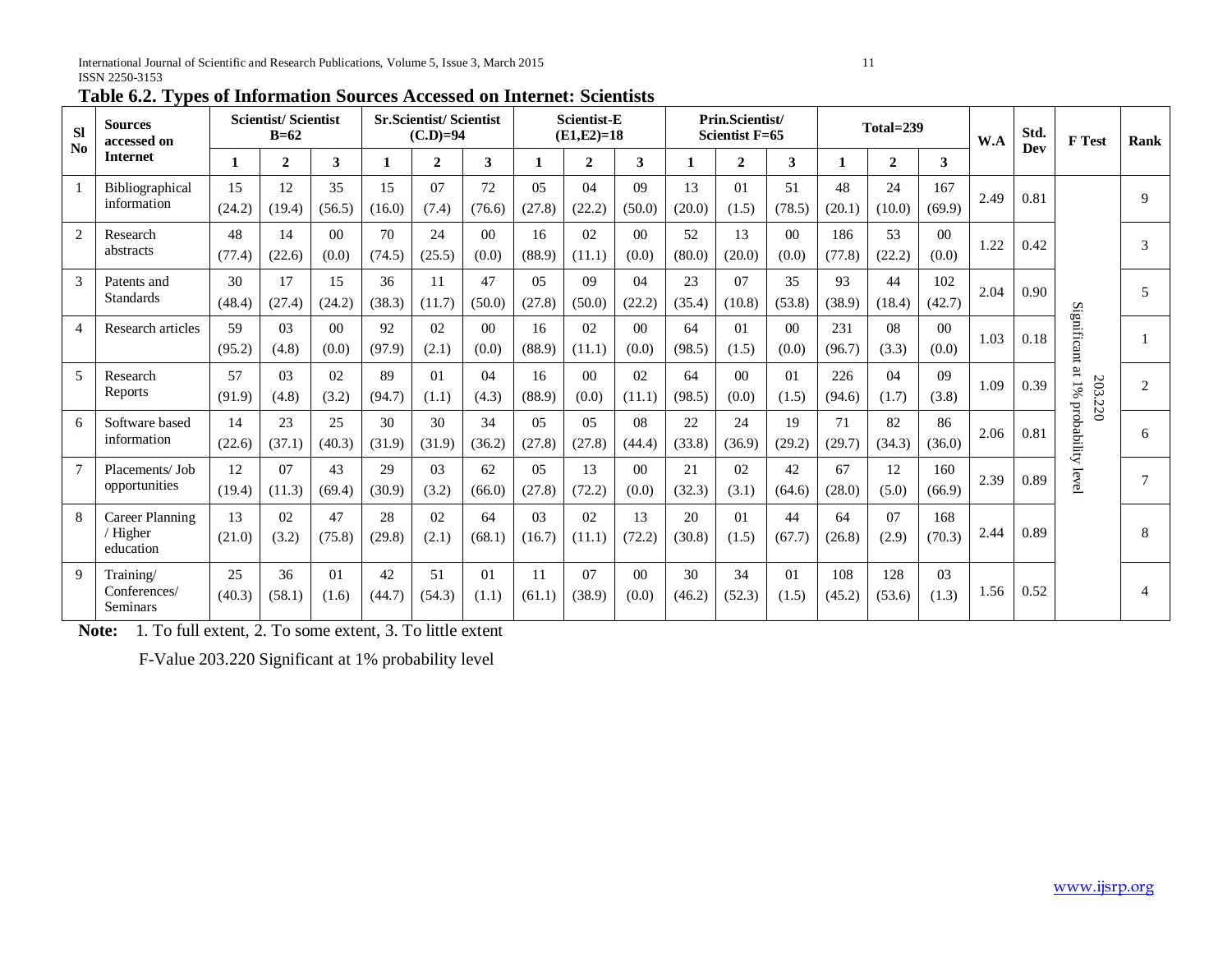| <b>Sl</b><br>N <sub>0</sub> | Internet<br>services   |                          |                         | <b>Scientist/Scientist B=62</b> |                         |                  | Sr. Scientist/Scientist (C.D)=94 |                          |                          |                          | Scientist- $E/(E1,E2)=18$ |                          |                          |                  |                         | Prin. Scientist/Scientist F=65 |                          |                          |                 | Total=239                |                         | W.A  | Std.<br>Dev | F.<br><b>Test</b>    | Rank         |
|-----------------------------|------------------------|--------------------------|-------------------------|---------------------------------|-------------------------|------------------|----------------------------------|--------------------------|--------------------------|--------------------------|---------------------------|--------------------------|--------------------------|------------------|-------------------------|--------------------------------|--------------------------|--------------------------|-----------------|--------------------------|-------------------------|------|-------------|----------------------|--------------|
|                             |                        | -1                       | $\mathbf{2}$            | 3                               | $\overline{4}$          | 1                | $\overline{2}$                   | $\mathbf{3}$             | $\overline{4}$           | -1                       | $\mathbf{2}$              | 3                        | $\overline{\mathbf{4}}$  | -1               | $\overline{2}$          | 3                              | $\overline{4}$           | $\mathbf{1}$             | $\overline{2}$  | 3                        | $\overline{\mathbf{4}}$ |      |             |                      |              |
|                             | <b>WWW</b>             | 60<br>(96.8)             | 02<br>(3.2)             | 0 <sup>0</sup><br>(0.0)         | 0 <sup>0</sup><br>(0.0) | 89<br>(94.7)     | $0.5^{\circ}$<br>(5.3)           | 00 <sup>1</sup><br>(0.0) | $00\,$<br>(0.0)          | 15<br>(83.3)             | 03<br>(16.7)              | 00 <sup>1</sup><br>(0.0) | 0 <sup>0</sup><br>(0.0)  | 63<br>(96.9)     | 02<br>(3.1)             | 00 <sup>1</sup><br>(0.0)       | 00 <sup>1</sup><br>(0.0) | 227<br>(95.0)            | 12<br>(5.0)     | 00 <sup>°</sup><br>(0.0) | 0 <sup>0</sup><br>(0.0) | 1.05 | 0.22        |                      | $\mathbf{1}$ |
| 2                           | E-Mail                 | 44<br>(71.0)             | 08<br>(12.9)            | 10<br>(16.1)                    | $\Omega$<br>(0.0)       | 68<br>(72.3)     | 07<br>(7.4)                      | 19<br>(20.2)             | 00 <sup>1</sup><br>(0.0) | 12<br>(66.7)             | 06<br>(16.7)              | 0 <sub>3</sub><br>(16.7) | 00 <sup>2</sup><br>(0.0) | 43<br>(66.2)     | 04<br>(6.2)             | 18<br>(27.7)                   | 00 <sup>1</sup><br>(0.0) | 167<br>(69.9)            | 22<br>(9.2)     | 50<br>(20.9)             | $^{00}$<br>(0.0)        | 1.51 | 0.82        |                      | 2            |
| $\overline{3}$              | Newsgroups             | 06<br>(9.7)              | -11<br>(17.7)           | 17<br>(27.4)                    | 28<br>(45.2)            | 05<br>(5.3)      | 11<br>(11.7)                     | 44<br>(46.8)             | 34<br>(36.2)             | 02<br>(11.1)             | 07<br>(38.9)              | $^{04}$<br>(22.2)        | 05<br>(27.8)             | 06<br>(9.2)      | 06<br>(9.2)             | 35<br>(53.8)                   | 18<br>(27.7)             | 19<br>(7.9)              | 35<br>(14.6)    | 100<br>(41.8)            | 85<br>(35.6)            | 3.05 | 0.91        |                      | 5            |
| $\overline{4}$              | Discussion<br>Forum    | 16<br>(25.8)             | 22<br>(35.5)            | 02<br>(3.2)                     | 22<br>(35.5)            | 15<br>(16.0)     | 45<br>(47.9)                     | 0.5<br>(5.3)             | 29<br>(30.9)             | 07<br>(38.9)             | 09<br>(50.0)              | 01<br>(5.6)              | 01<br>(5.6)              | 11<br>(16.9)     | 37<br>(56.9)            | 01<br>(1.5)                    | 16<br>(24.6)             | 49<br>(20.5)             | 113<br>(47.3)   | 09<br>(3.8)              | 68<br>(28.5)            | 2.40 | 1.11        | 274.414              | 3            |
| .5                          | <b>FTP</b>             | 05<br>(8.1)              | 06<br>(9.7)             | 06<br>(9.7)                     | 45<br>(72.6)            | 04<br>(4.3)      | 07<br>(7.4)                      | 25<br>(26.6)             | 58<br>(61.7)             | 03<br>(16.7)             | 04<br>(22.2)              | 05<br>(27.8)             | 06<br>(33.3)             | $00\,$<br>(0.0)  | 06<br>(9.2)             | 15<br>(23.1)                   | 44<br>(67.7)             | 12<br>(5.0)              | 23<br>(9.6)     | 51<br>(21.3)             | 153<br>(64.0)           | 3.44 | 0.86        | Significant at 1%    | $\tau$       |
| -6                          | <b>TELNET</b>          | 00 <sup>1</sup><br>(0.0) | 04<br>(6.5)             | 03<br>(4.8)                     | 55<br>(88.7)            | $^{00}$<br>(0.0) | 03<br>(3.2)                      | 22<br>(23.4)             | 69<br>(73.7)             | 00 <sup>1</sup><br>(0.0) | 02<br>(11.1)              | 00<br>(0.0)              | 16<br>(88.9)             | $^{00}$<br>(0.0) | 0 <sup>3</sup><br>(4.6) | 15<br>(23.1)                   | 47<br>(72.3)             | 00 <sup>1</sup><br>(0.0) | 12<br>(5.0)     | 40<br>(16.7)             | 187<br>(78.2)           | 3.73 | 0.55        |                      | 10           |
| $7\phantom{.0}$             | Chatting               | 09<br>(14.5)             | 0 <sup>3</sup><br>(4.8) | 13<br>(21.0)                    | 37<br>(59.7)            | 11<br>(11.7)     | 02<br>(2.1)                      | 38<br>(40.4)             | 43<br>(45.7)             | 03<br>(16.7)             | $00\,$<br>(0.0)           | 05<br>(27.8)             | 10<br>(55.6)             | 06<br>(9.2)      | 02<br>(3.1)             | 31<br>(47.7)                   | 26<br>(40.0)             | 29<br>(12.1)             | 07<br>(2.9)     | 87<br>(36.4)             | 116<br>(48.5)           | 3.21 | 0.98        | probability<br>level | 6            |
| 8                           | Online<br>databases    | 24<br>(38.7)             | 07<br>(11.3)            | 02<br>(3.2)                     | 29<br>(46.8)            | 37<br>(39.4)     | 06<br>(6.4)                      | 06<br>(6.4)              | 55<br>(47.9)             | 06<br>(33.3)             | 06<br>(33.3)              | 03<br>(16.7)             | 03<br>(16.7)             | 21<br>(32.3)     | 05<br>(7.7)             | 03<br>(4.6)                    | 36<br>(55.4)             | 88<br>(36.8)             | 24<br>(10.0)    | 14<br>(5.9)              | 113<br>(47.3)           | 2.67 | 0.39        |                      | 4            |
| 9                           | Gopher                 | 03<br>(4.8)              | 01<br>(1.6)             | 01<br>(1.6)                     | 57<br>(91.9)            | 03<br>(3.2)      | 01<br>(1.1)                      | 21<br>(22.3)             | 69<br>(73.4)             | $00\,$<br>(0.0)          | 02<br>(11.1)              | 00<br>(0.0)              | 16<br>(88.9)             | 03<br>(4.6)      | 01<br>(1.5)             | 13<br>(20.0)                   | 48<br>(73.8)             | 09<br>(3.8)              | 05<br>(2.1)     | 35<br>(14.6)             | 190<br>(79.5)           | 3.69 | 0.69        |                      | 9            |
| 10                          | Freeware/<br>Shareware | 06<br>(9.7)              | $00\,$<br>(0.0)         | 01<br>(1.6)                     | 55<br>(88.7)            | 03<br>(3.2)      | $00\,$<br>(0.0)                  | 20<br>(21.3)             | 71<br>(75.5)             | 02<br>(11.1)             | $00\,$<br>(0.0)           | $00\,$<br>(0.0)          | 16<br>(88.9)             | 03<br>(4.6)      | $00\,$<br>(0.0)         | 13<br>(20.0)                   | 49<br>(75.4)             | 14<br>(5.9)              | $00\,$<br>(0.0) | 34<br>(14.2)             | 191<br>(79.9)           | 3.68 | 0.76        |                      | 8            |

**Table 6.3. Frequency of Use of Various Internet Services: Scientists**

**Note:** 1.Most frequently, 2. Frequently, 3. Occasionally, 4.Never

F- Value 274.414 Significant at 1% probability level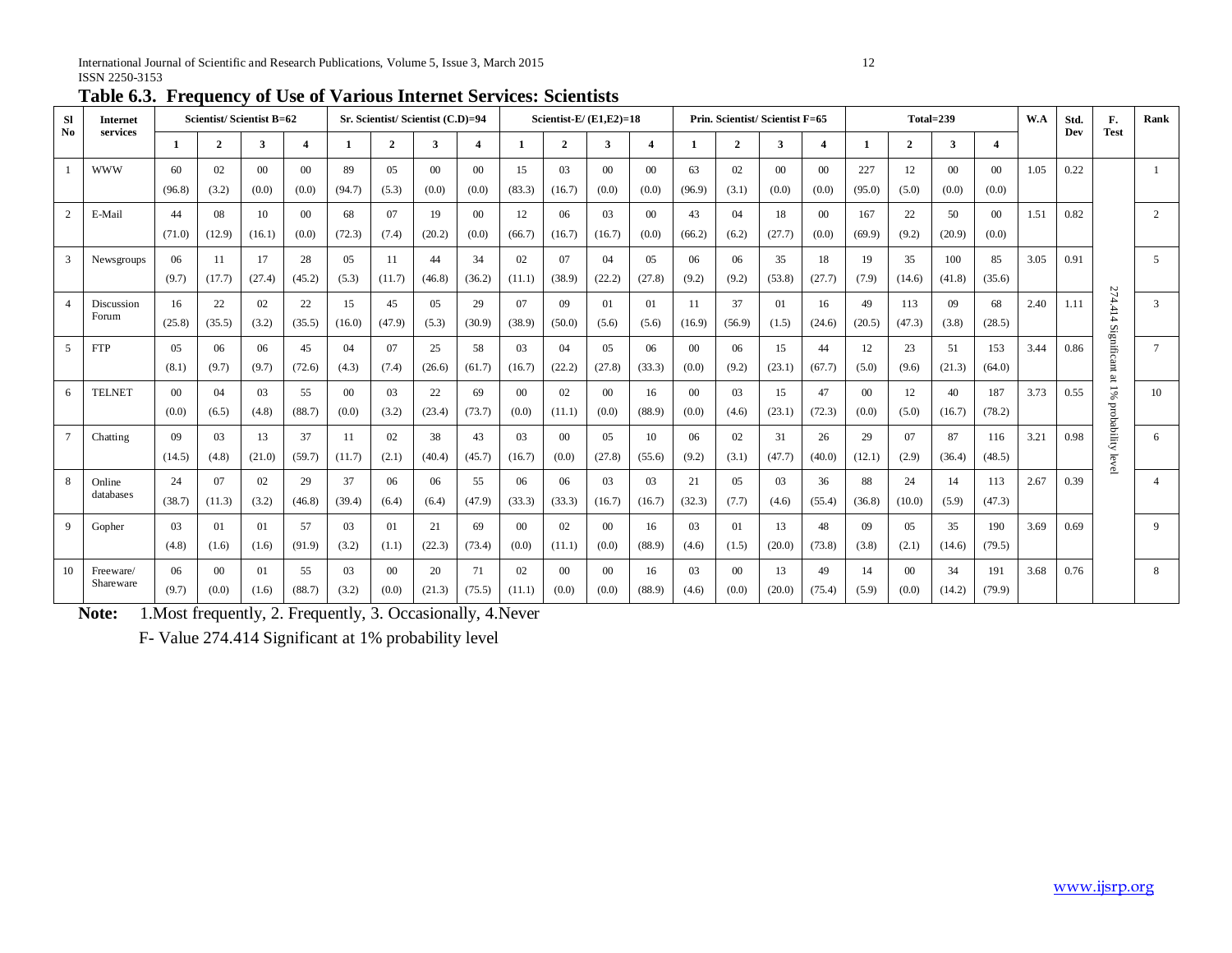|  |  |  | Table 6.4. How would you Describe Internet: Scientists |
|--|--|--|--------------------------------------------------------|
|--|--|--|--------------------------------------------------------|

| <b>SI</b>      | <b>Internet</b>                              |              | <b>Scientist/Scientist B=62</b> |                 |                        |              | Sr.Scientist/Scientist (C.D)=94 |                         |                          |              |                 | Scientist-E $(E1, E2)=18$ |                 |              | Prin.Scientist/Scientist F=65 |                 |                  |               | Total=239      |                 |                         | W.A  | Std. | F. Test                                      | Rank           |
|----------------|----------------------------------------------|--------------|---------------------------------|-----------------|------------------------|--------------|---------------------------------|-------------------------|--------------------------|--------------|-----------------|---------------------------|-----------------|--------------|-------------------------------|-----------------|------------------|---------------|----------------|-----------------|-------------------------|------|------|----------------------------------------------|----------------|
| No             |                                              |              | $\overline{2}$                  | 3               | $\boldsymbol{\Lambda}$ |              | $\overline{2}$                  | $\overline{\mathbf{3}}$ | $\boldsymbol{4}$         |              | $\overline{2}$  | $\overline{\mathbf{3}}$   | 4               |              | $\overline{2}$                | $\mathbf{3}$    |                  |               | $\overline{2}$ | 3               | $\boldsymbol{4}$        |      | Dev  |                                              |                |
|                | Wealth of huge useful<br>current information | 42<br>(67.7) | 19<br>(30.6)                    | $00\,$<br>(0.0) | 01<br>(1.6)            | 67<br>(71.3) | 26<br>(27.7)                    | $00\,$<br>(0.0)         | 01<br>(1.1)              | 17<br>(94.4) | $00\,$<br>(0.0) | $00\,$<br>(0.0)           | 01<br>(5.6)     | 49<br>(75.4) | 14<br>(21.5)                  | $00\,$<br>(0.0) | 02<br>(3.1)      | 175<br>(73.2) | 59<br>(24.7)   | $00\,$<br>(0.0) | 05<br>(2.1)             | 1.31 | 0.58 |                                              |                |
| 2              | Huge information but<br>difficult to obtain  | 10<br>(16.1) | 30<br>(48.4)                    | 13<br>(21.0)    | 09<br>(14.5)           | 12<br>(12.8) | 66<br>(70.2)                    | 10<br>(10.6)            | 06<br>(6.4)              | 04<br>(22.2) | 04<br>(22.2)    | 07<br>(38.9)              | 03<br>(16.7)    | 10<br>(15.4) | 48<br>(73.8)                  | 06<br>(9.2)     | 01<br>(1.5)      | 36<br>(15.1)  | 148<br>(61.9)  | 36<br>(15.1)    | 19<br>(7.9)             | 2.16 | 0.77 |                                              | 8              |
| $\overline{3}$ | Effective<br>communication tool              | 34<br>(54.8) | 26<br>(41.9)                    | 01<br>(1.6)     | 01<br>(1.6)            | 63<br>(67.0) | 31<br>(33.0)                    | $00\,$<br>(0.0)         | $00\,$<br>(0.0)          | 10<br>(55.6) | 08<br>(44.4)    | $00\,$<br>(0.0)           | $00\,$<br>(0.0) | 47<br>(72.3) | 18<br>(27.7)                  | $00\,$<br>(0.0) | 00<br>(0.0)      | 154<br>(64.4) | 83<br>(34.7)   | 01<br>(0.4)     | 01<br>(0.4)             | 1.37 | 0.52 | $35\,$<br>을<br>$15*$                         | 2              |
|                | Supplement to library<br>as online library   | 24<br>(38.7) | 33<br>(53.2)                    | 01<br>(1.6)     | 04<br>(6.5)            | 42<br>(44.7) | .50<br>(53.2)                   | $00\,$<br>(0.0)         | 02<br>(2.1)              | 08<br>(44.4) | 09<br>(50.0)    | $00\,$<br>(0.0)           | 01<br>(5.6)     | 29<br>(44.6) | 35<br>(53.8)                  | $00\,$<br>(0.0) | 01<br>(1.5)      | 103<br>(43.1) | 127<br>(53.1)  | 01<br>(0.4)     | 08<br>(3.3)             | 1.64 | 0.66 | significant                                  | 3              |
| - 5            | Substitute to library<br>resources           | 19<br>(30.6) | 32<br>(51.6)                    | 04<br>(6.5)     | 07<br>(11.3)           | 39<br>(41.5) | 48<br>(51.1)                    | 02<br>(2.1)             | 05<br>(5.3)              | 06<br>(33.3) | 05<br>(27.8)    | 01<br>(5.6)               | 06<br>(33.3)    | 25<br>(38.5) | 35<br>(53.8)                  | 01<br>(1.5)     | 04<br>(6.2)      | 89<br>(37.2)  | 120<br>(50.2)  | 08<br>(3.3)     | 22<br>(9.2)             | 1.85 | 0.87 | $\overline{\mathbf{a}}$<br>1%<br>probability | $\overline{7}$ |
| -6             | <b>Great Reference Value</b>                 | 23<br>(37.1) | 32<br>(51.6)                    | 02<br>(3.2)     | 05<br>(8.1)            | 40<br>(42.6) | 50<br>(53.2)                    | 01<br>(1.1)             | 03<br>(3.2)              | 06<br>(33.3) | 08<br>(44.4)    | 02<br>(11.1)              | 02<br>(11.1)    | 27<br>(41.5) | 35<br>(53.8)                  | 01<br>(1.5)     | 02<br>(3.1)      | 96<br>(40.2)  | 125<br>(52.3)  | 06<br>(2.5)     | 12<br>(5.0)             | 1.72 | 0.74 | leve                                         | 5              |
| $\overline{7}$ | Enhances knowledge                           | 23<br>(37.1) | 34<br>(54.8)                    | 03<br>(4.8)     | 02<br>(3.2)            | 41<br>(43.6) | 52<br>(55.3)                    | 01<br>(1.1)             | 00 <sup>1</sup><br>(0.0) | 07<br>(38.9) | 09<br>(50.0)    | 02<br>(11.1)              | $00\,$<br>(0.0) | 26<br>(40.0) | 37<br>(56.9)                  | 01<br>(1.5)     | $_{01}$<br>(1.5) | 97<br>(40.6)  | 132<br>(55.2)  | 07<br>(2.9)     | 0 <sup>3</sup><br>(1.3) | 1.65 | 0.60 |                                              | $\Lambda$      |
| 8              | A mechanism to save<br>time                  | 22<br>(35.5) | 33<br>(53.2)                    | 02<br>(3.2)     | 05<br>(8.1)            | 41<br>(43.6) | 49<br>(52.1)                    | 01<br>(1.1)             | 03<br>(3.2)              | 06<br>(33.3) | 07<br>(38.9)    | 02<br>(11.1)              | 03<br>(16.7)    | 27<br>(41.5) | 36<br>(55.4)                  | 01<br>(1.5)     | 01<br>(1.5)      | 96<br>(40.2)  | 125<br>(52.3)  | 06<br>(2.5)     | 12<br>(5.0)             | 1.73 | 0.74 |                                              | 6              |

**Note:** 1. Strongly Agree 2. Agree 3. Partially Agree 4. Never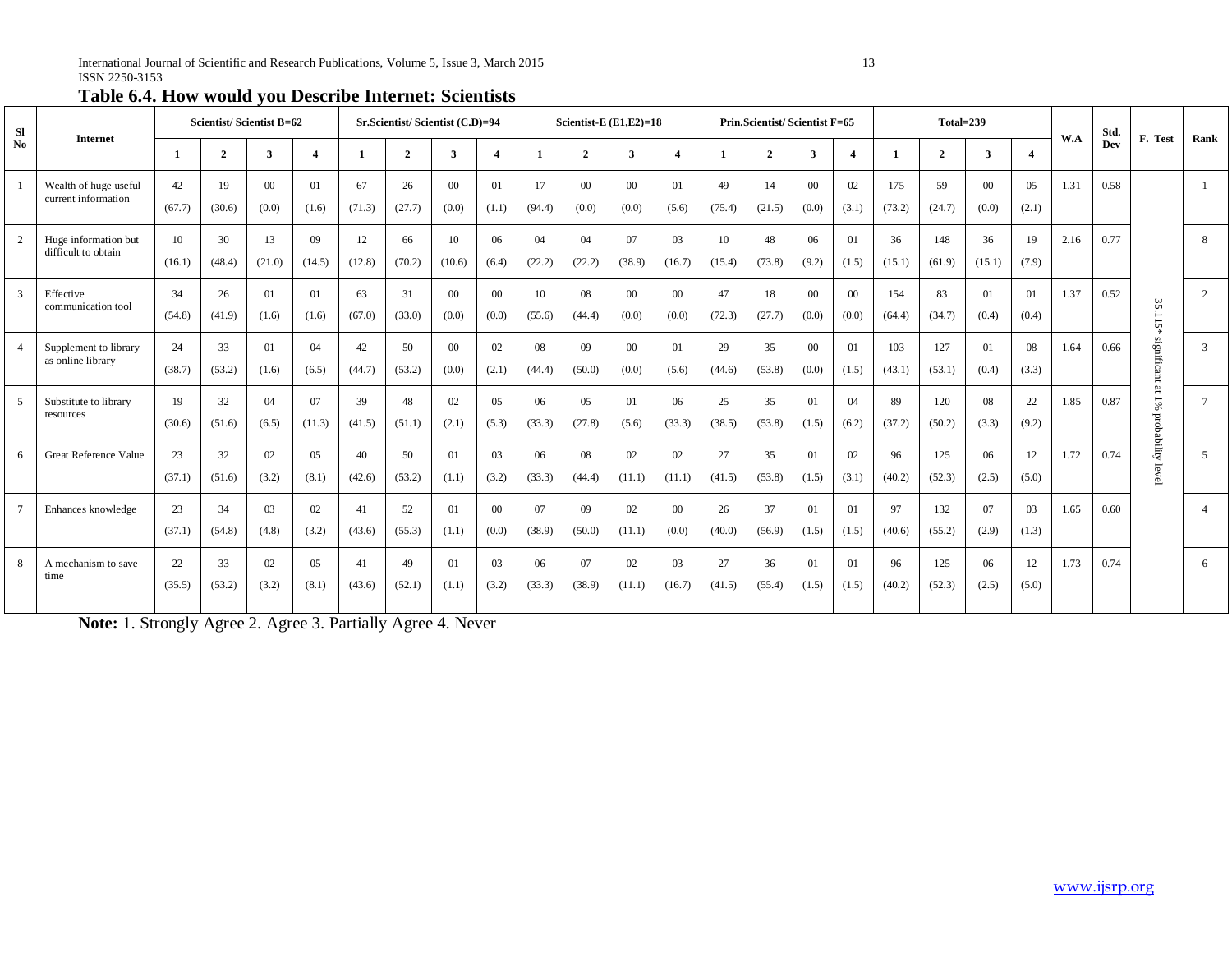| <b>SI</b><br>information on<br>N <sub>0</sub> | <b>Searching</b>                       |              | Scientist/Scientist B=62 |                 |                |              | Sr.Scientist/Scientist (C.D)=94 |                   |                  |                   | Scientist-E $(E1,E2)=18$ |                  |                          |              | Prin.Scientist/Scientist F=65 |                 |                |               |               | Total $=239$             |                |      | Std. |                       |                |
|-----------------------------------------------|----------------------------------------|--------------|--------------------------|-----------------|----------------|--------------|---------------------------------|-------------------|------------------|-------------------|--------------------------|------------------|--------------------------|--------------|-------------------------------|-----------------|----------------|---------------|---------------|--------------------------|----------------|------|------|-----------------------|----------------|
|                                               | <b>Internet</b>                        | $\mathbf{1}$ | $\overline{2}$           | 3               | $\overline{4}$ | $\mathbf{1}$ | $\overline{2}$                  | 3                 | $\boldsymbol{4}$ | $\mathbf{1}$      | $\overline{2}$           | 3                | $\overline{\mathbf{4}}$  | $\mathbf{1}$ | $\mathbf{2}$                  | 3               | $\overline{4}$ | $\mathbf{1}$  | $\mathbf{2}$  | 3                        | $\overline{4}$ | W.A  | Dev  | F. Test               | Rank           |
|                                               | <b>Using Search Engines</b>            | 26<br>(41.9) | 23<br>(37.1)             | 06<br>(9.7)     | 07<br>(11.3)   | 24<br>(25.5) | 48<br>(51.1)                    | 14<br>(14.9)      | 08<br>(8.5)      | 07<br>(38.9)      | 08<br>(44.4)             | $^{00}$<br>(0.0) | 0 <sup>3</sup><br>(16.7) | 14<br>(21.5) | 30<br>(46.2)                  | 0.5<br>(7.7)    | 16<br>(24.6)   | 71<br>(29.7)  | 109<br>(45.6) | 25<br>(10.5)             | 34<br>(14.2)   | 2.09 | 0.98 |                       |                |
| 2                                             | Browsing Web sites<br>regularly        | 26<br>(41.9) | 25<br>(40.3)             | $00\,$<br>(0.0) | 11<br>(17.7)   | 55<br>(58.5) | 31<br>(33.0)                    | $^{00}$<br>(0.0)  | 08<br>(8.5)      | 15<br>(83.3)      | 01<br>(5.6)              | $00\,$<br>(0.0)  | 02<br>(11.1)             | 14<br>(21.5) | 15<br>(23.1)                  | $00\,$<br>(0.0) | 06<br>(9.2)    | 140<br>(58.6) | 72<br>(30.1)  | $_{00}$<br>(0.0)         | 27<br>(11.3)   | 1.64 | 0.95 |                       |                |
| $\overline{3}$                                | Personal<br>communication              | 09<br>(14.5) | 25<br>(40.3)             | 04<br>(6.5)     | 24<br>(38.7)   | 09<br>(9.6)  | 52<br>(55.3)                    | $\Omega$<br>(0.0) | 33<br>(35.1)     | 01<br>(5.6)       | 14<br>(77.8)             | $00\,$<br>(0,0)  | 03<br>(16.7)             | 08<br>(12.3) | 40<br>(61.5)                  | $00\,$<br>(0.0) | 17<br>(26.2)   | 27<br>(11.3)  | 131<br>(54.8) | 04<br>(1.7)              | 77<br>(32.2)   | 2.55 | 1.06 |                       | 8              |
|                                               | Publications/<br>Magazines             | 23<br>(37.1) | 36<br>(58.1)             | $00\,$<br>(0.0) | 03<br>(4.8)    | 22<br>(23.4) | 67<br>(71.3)                    | $\Omega$<br>(0.0) | 0.5<br>(5.3)     | $^{09}$<br>(50.0) | 03<br>(16.7)             | $00\,$<br>(0.0)  | 06<br>(33.3)             | 16<br>(24.6) | 46<br>(70.8)                  | $00\,$<br>(0.0) | 03<br>(4.6)    | 70<br>(29.3)  | 152<br>(63.6) | 00 <sup>0</sup><br>(0.0) | 17<br>(7.1)    | 1.85 | 0.75 | 48                    | 2              |
| 5                                             | Follow up references                   | 14<br>(22.6) | 38<br>(61.3)             | 09<br>(4.8)     | 07<br>(11.3)   | 17<br>(18.1) | 72<br>(76.6)                    | $\Omega$<br>(0.0) | 05<br>(5.3)      | 09<br>(50.0)      | 04<br>(22.2)             | $00\,$<br>(0.0)  | 05<br>(27.8)             | 15<br>(23.1) | 48<br>(73.8)                  | $00\,$<br>(0.0) | 02<br>(3.1)    | 55<br>(23.0)  | 162<br>(67.8) | 03<br>(1.3)              | 19<br>(7.9)    | 1.94 | 0.75 | :937*<br>S<br>٩ġ<br>Ë | $\mathcal{R}$  |
| 6                                             | Participation in<br>Seminar/Conference | 17<br>(27.4) | 26<br>(41.9)             | 06<br>(9.7)     | 13<br>(21.0)   | 16<br>(17.0) | 50<br>(53.2)                    | 04<br>(4.3)       | 24<br>(25.5)     | 06<br>(33.3)      | 12<br>(66.7)             | $00\,$<br>(0.0)  | $_{00}$<br>(0.0)         | 08<br>(12.3) | 40<br>(61.5)                  | 06<br>(9.2)     | 11<br>(16.9)   | 47<br>(19.7)  | 128<br>(53.6) | 16<br>(6.7)              | 48<br>(20.1)   | 2.27 | 0.99 | ೫                     | 6              |
| $7\overline{ }$                               | Interaction with<br>colleagues         | 06<br>(9.7)  | 39<br>(62.9)             | 05<br>(8.1)     | 12<br>(19.4)   | 08<br>(8.5)  | 77<br>(81.9)                    | 02<br>(2.1)       | 07<br>(7.4)      | 04<br>(22.2)      | 11<br>(61.1)             | 01<br>(5.6)      | 02<br>(11.1)             | 01<br>(1.5)  | 57<br>(87.7)                  | 01<br>(1.5)     | 06<br>(9.2)    | 19<br>(7.9)   | 184<br>(77.0) | 09<br>(3.8)              | 27<br>(11.3)   | 2.18 | 0.73 | Α<br>ā                | $\overline{5}$ |
| 8                                             | Exhibitions/Product<br>fares           | 06<br>(9.7)  | 19<br>(30.6)             | 02<br>(3.2)     | 35<br>(56.5)   | 05<br>(5.3)  | 45<br>(47.9)                    | 03<br>(3.2)       | 41<br>(43.6)     | 01<br>(5.6)       | 05<br>(27.8)             | $00\,$<br>(0.0)  | 12<br>(66.7)             | 03<br>(4.6)  | 41<br>(63.1)                  | 01<br>(1.5)     | 20<br>(30.8)   | 15<br>(6.3)   | 110<br>(46.0) | 06<br>(2.5)              | 108<br>(45.2)  | 2.87 | 1.07 | ğ                     | 11             |
| 9                                             | Through discussion<br>forums           | 10<br>(16.1) | 23<br>(37.1)             | 16<br>(25.8)    | 13<br>(21.0)   | 11<br>(11.7) | 36<br>(38.3)                    | 40<br>(42.6)      | 07<br>(7.4)      | 04<br>(22.2)      | 07<br>(38.9)             | 03<br>(16.7)     | 04<br>(22.2)             | 08<br>(12.3) | 18<br>(27.7)                  | 36<br>(55.4)    | 03<br>(4.6)    | 33<br>(13.8)  | 84<br>(35.1)  | 95<br>(39.7)             | 27<br>(11.3)   | 2.49 | 0.87 |                       | $\mathcal{I}$  |
| 10                                            | <b>Subject Gateways</b>                | 14<br>(22.6) | 08<br>(12.9)             | 18<br>(29.0)    | 22<br>(35.5)   | 12<br>(12.8) | 08<br>(8.5)                     | 44<br>(46.8)      | 30<br>(31.9)     | 03<br>(16.7)      | 09<br>(50.0)             | 03<br>(16.7)     | 03<br>(16.7)             | 08<br>(12.3) | 06<br>(9.2)                   | 39<br>(60.0)    | 12<br>(18.5)   | 37<br>(15.5)  | 31<br>(13.0)  | 104<br>(43.5)            | 67<br>(28.0)   | 2.84 | 1.00 |                       | 10             |
| 11                                            | <b>Intelligent Guessing</b>            | 08<br>(12.9) | 20<br>(32.3)             | 17<br>(27.4)    | 17<br>(27.4)   | 08<br>(8.5)  | 25<br>(26.6)                    | 43<br>(45.7)      | 18<br>(19.1)     | 05<br>(27.8)      | 02<br>(11.1)             | 04<br>(22.2)     | 07<br>(38.9)             | 03<br>(4.6)  | 15<br>(23.1)                  | 34<br>(52.3)    | 13<br>(20.0s)  | 24<br>(10.0)  | 62<br>(25.9)  | 98<br>(41.0)             | 55<br>(23.0)   | 2.77 | 0.92 |                       | 9              |

# **Table 6.5. Sources used for Searching Information on Internet: Scientists**

**Note:** 1. Most Often 2. Often 3. Occasionally 4. Never